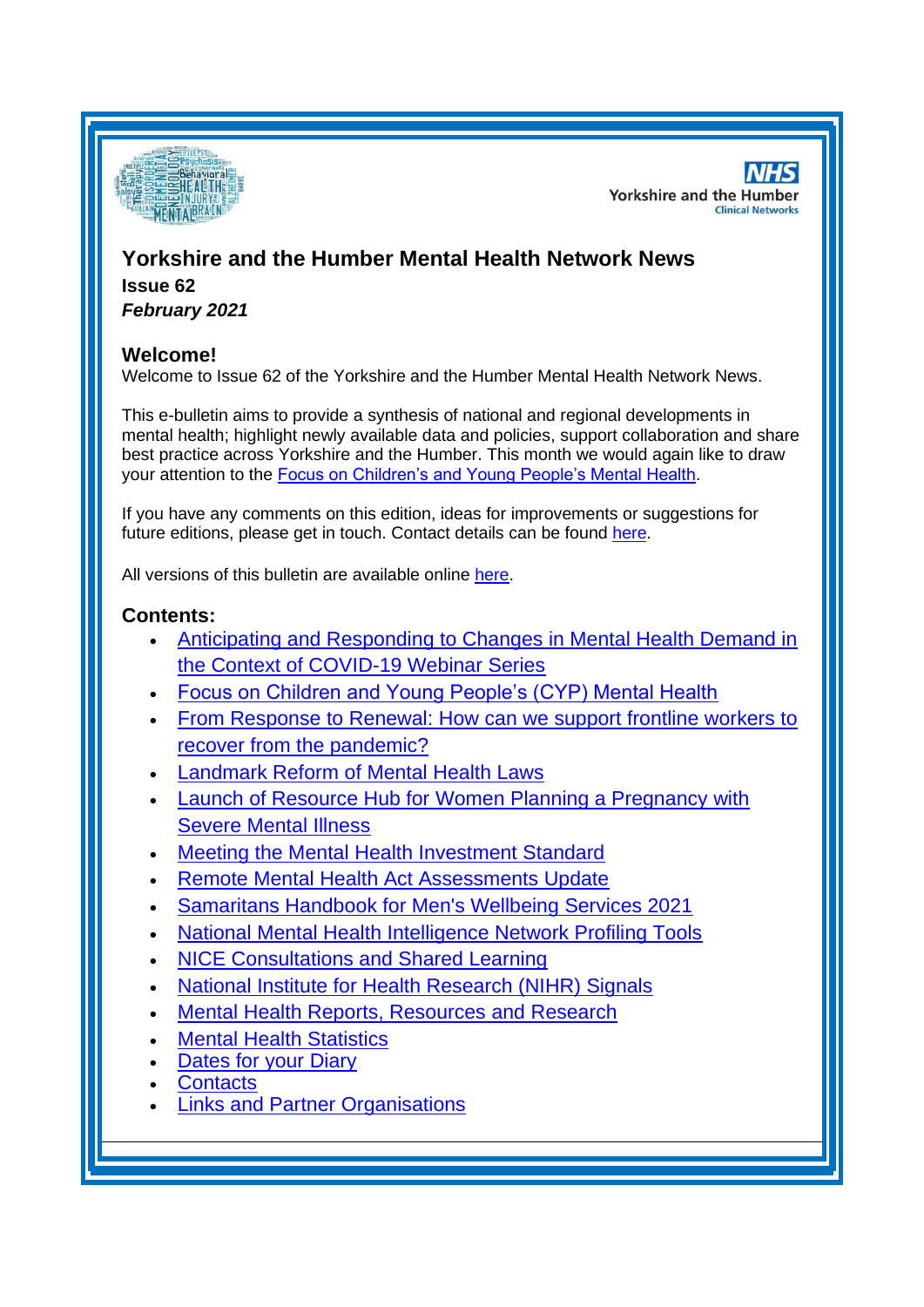### <span id="page-1-1"></span>**Anticipating and Responding to Changes in Mental Health Demand in the Context of COVID-19 Webinar Series**

The Mental Health System Improvement Team are running a series of webinars to support strategic, operational, improvement, clinical and informatics leads in Integrated Care Systems, CCGs and providers in using models and tools to understand emerging and future mental health demand in the context of COVID-19, and the capacity implications for systems.

There is a forthcoming webinar: 'Tees, Esk and Wear Valley's (TEWV) Mental Health Surge Forecast Model' on Friday 26<sup>th</sup> February 2021 from 10:00 to 11:30. In this webinar, clinicians and planners from TEWV, a large NHS mental health provider in North East and Yorkshire, will present their forecasting model and how it calculates additional population prevalence of mental illness arising directly and indirectly from COVID. Places at the webinar can be booked [here.](https://www.events.england.nhs.uk/events/tewv-mental-health-surge-forecast-model-webinar)

### <span id="page-1-0"></span>**Focus on Children and Young People's (CYP) Mental Health**

This month started with [Children and Young People's Mental Health Week](https://www.childrensmentalhealthweek.org.uk/) (1-7 February 2021), with the theme of 'Express Yourself'. There are lots of great resources available for both [children and young people](https://www.england.nhs.uk/blog/what-to-do-if-youre-a-young-person-and-its-all-getting-too-much-2/) and [parents/carers.](https://www.england.nhs.uk/blog/advice-for-parents-guardians-and-carers-on-how-to-support-a-child-or-young-person-if-youre-concerned-about-their-mental-health/) During the week, the Prime Minister [appointed Dr Alex George](https://www.gov.uk/government/news/prime-minister-appoints-dr-alex-george-as-youth-mental-health-ambassador) as a Youth Mental Health Ambassador to advise the government and raise the profile of mental health education and wellbeing in schools.

Next month sees [Eating Disorders Awareness Week](https://www.beateatingdisorders.org.uk/edaw) (1-7 March 2021) with a focus on Binge Eating, a condition which is more common than Anorexia and Bulimia.

#### **Items of Interest for CYP Stakeholders:**

**Mind - Educating Mental Health:** [Mind](https://www.mind.org.uk/) would like to hear from mental health professionals with experience of working with secondary school age children as part of their inquiry into mental health in schools. For more information please [click here.](https://www.mind.org.uk/news-campaigns/campaigns/educating-mental-health-minds-inquiry-into-mental-health-in-schools/)

**Better Health, Every Mind Matters:** [Lesson plans](https://campaignresources.phe.gov.uk/schools/topics/mental-wellbeing/overview?utm_source=recruitment_smc&utm_medium=email&utm_campaign=jan21_edcoms_emm_subscriber&utm_content=sleep#sleep) are available to help support teaching of relationship, education and health to young people.

**Wellbeing for Education Return:** New resources are available including a short, recorded webinar – ['Every Interaction Matters'](https://www.minded.org.uk/Component/Details/685525) which introduces a simple framework for promoting wellbeing, resilience and mental health, building on education staff's existing roles, skills and personal qualities. This sits alongside the [original content](https://www.minded.org.uk/Catalogue/Index?HierarchyId=0_48943_49165&programmeId=48943) covering issues such as bereavement, loss, anxiety stress and trauma.

#### **Dates for Your Diary on CYP Mental Health:**

- Wednesday 24 February, 1.00pm-2.30pm **Mental Health Support Team (MHST) Development Forum**
- Thursday 25 February, 9.30am-11.00am **Provider Improvement Forum** (Focus on Access and Waiting Times – open to Commissioners and Business Intelligence Colleagues also).
- Friday 26 January, 9.30am-11.30am **Enabling the Participation of Young People Facing Marginalisation and Barriers Workshop.** FULLY BOOKED.
- Tuesday 9 March, 1.00pm-3.00pm **Eating Disorder Learning Collaborative**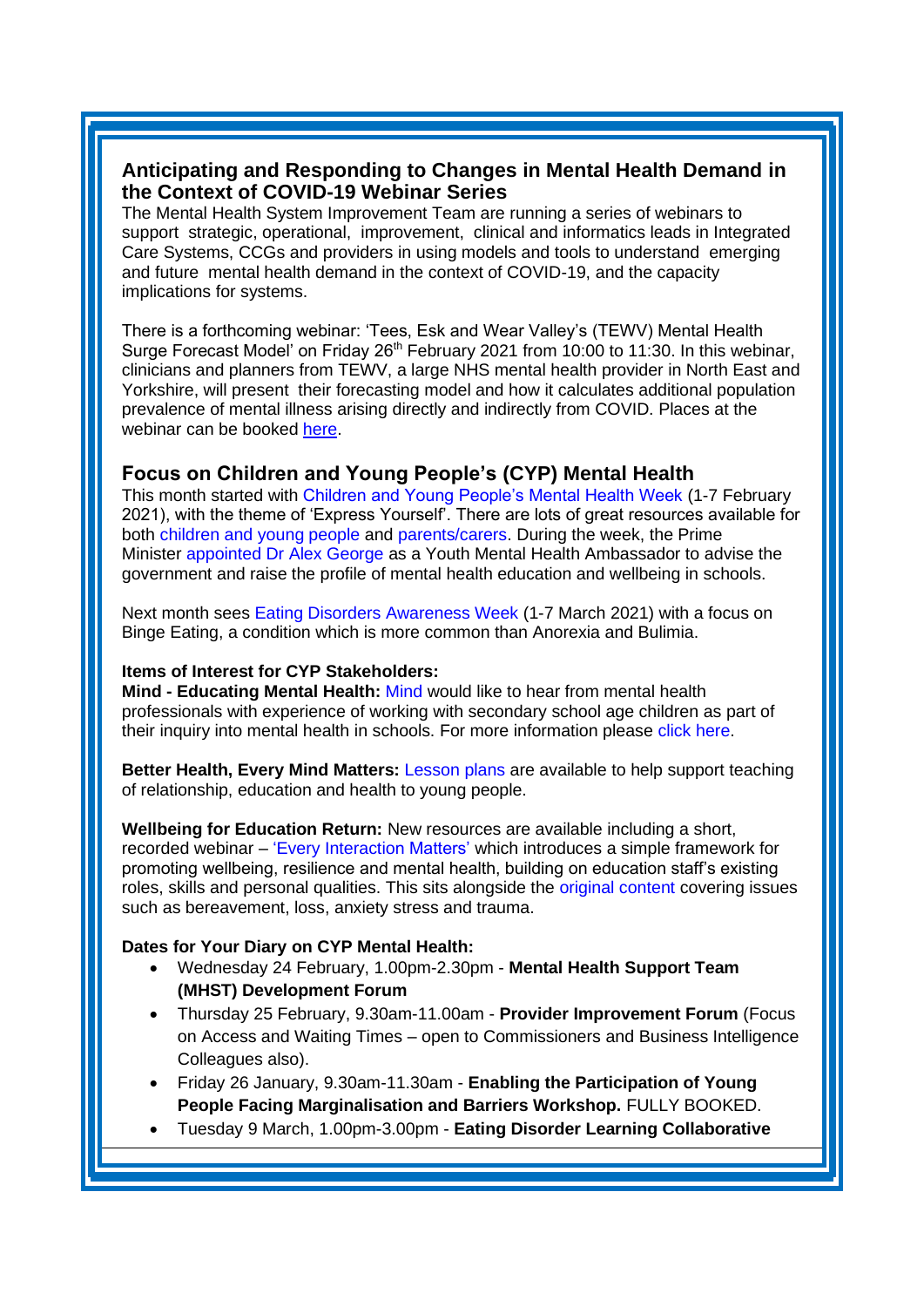- **Eating Disorder Learning Lunches**
- Thursday 4 March, 1.00pm-1.30pm **Transition, Delivered by Alison Machin**
- Wednesday 17 March, 1.00pm-1.30pm **Day Programmes / Family Interventions, Delivered by Graham Murphy**
- Monday 12 April, 1.00pm-1.30pm **Working with our Paediatric Ward Teams, Delivered by Nicky Dawson and Francesca Greenhow**
- Thursday 18 March, 10.00am-12.00noon **ICS/Commissioner Forum**
- Friday 19 March, 1.00pm-2.00pm **Participation Working Group**
- Thursday 25 March, 9.30am-12.30pm **Mental Health Support Team (MHST) Learning/Celebration Event**
- Monday 29 March, 1.00pm-2.00pm **Eating Disorder Community of Practice**

For more information or to book on any of these meetings please email: [Jenna Wallhead](mailto:jenna.wallhead@nhs.net)

#### **Key Contacts:**

There have been a number of changes to the Yorkshire and the Humber Children and Young People's Mental Health team. Please see details of team members below:

- Laura Ansboro: Clinical Network Manager Mental Health
- [Jenna Wallhead:](mailto:jenna.wallhead@nhs.net) Quality Improvement Manager, Children and Young People's Mental Health
- Fiona [McCulla:](mailto:fiona.mcculla@nhs.net) Network and Admin Support Officer

Please do not hesitate to contact us if you would like more information on any of the above.

### <span id="page-2-0"></span>**From Response to Renewal: How can we support frontline workers to recover from the pandemic?**

With the Covid-19 pandemic leaving many health and care staff burned-out, even as they continue to battle a second wave, what will happen when the crisis is eventually over? And how can the workforce be supported back to recovery? The King's Fund have published a blog to discuss the key building blocks for recovery and the steps leaders will need to take as the system moves from response to renewal. You can access the blog [here.](https://www.kingsfund.org.uk/blog/2021/01/recovery-and-then-renewal-innovation-health-and-care-covid-19?utm_source=The%20King%27s%20Fund%20newsletters%20%28main%20account%29&utm_medium=email&utm_campaign=12132736_NEWSL_The%20Weekly%20Update%202021-01-29&utm_content=recovery_renewal_blog&dm_i=21A8,781OG,FLWT3F,T9T6R,1)

Additionally, Mind have published [Supporting the mental health of NHS staff: the role of](https://cdn.mentalhealthatwork.org.uk/wp-content/uploads/2021/02/02114357/BMA-Stigma-Resource-.pdf?utm_source=The%20King%27s%20Fund%20newsletters%20%28main%20account%29&utm_medium=email&utm_campaign=12146646_NEWSL_HMP%202021-02-09&dm_i=21A8,78CEU,FLWT3F,TBUP5,1)  [NHS leaders in reducing mental health stigma and creating mentally healthy cultures.](https://cdn.mentalhealthatwork.org.uk/wp-content/uploads/2021/02/02114357/BMA-Stigma-Resource-.pdf?utm_source=The%20King%27s%20Fund%20newsletters%20%28main%20account%29&utm_medium=email&utm_campaign=12146646_NEWSL_HMP%202021-02-09&dm_i=21A8,78CEU,FLWT3F,TBUP5,1) This guide, funded by the British Medical Association and posted on the Mental Health at Work website, aims to provide practical advice, hints and tips to help NHS leaders and line managers to create mentally healthy cultures and support better mental health. It includes information about mental health stigmas, and how to break them down. It is the first of a series of resources aimed at NHS leaders, managers and champions.

# <span id="page-2-1"></span>**Landmark Reform of Mental Health Laws**

On 13 January 2021 the Government published [its formal response](https://assets.publishing.service.gov.uk/government/uploads/system/uploads/attachment_data/file/951398/mental-health-act-white-paper-web-accessible.pdf) to the Independent Mental Health Act (MHA) Review's recommendations (2018). The published White Paper sets out plans for major reforms, which aim to give people more choice and control over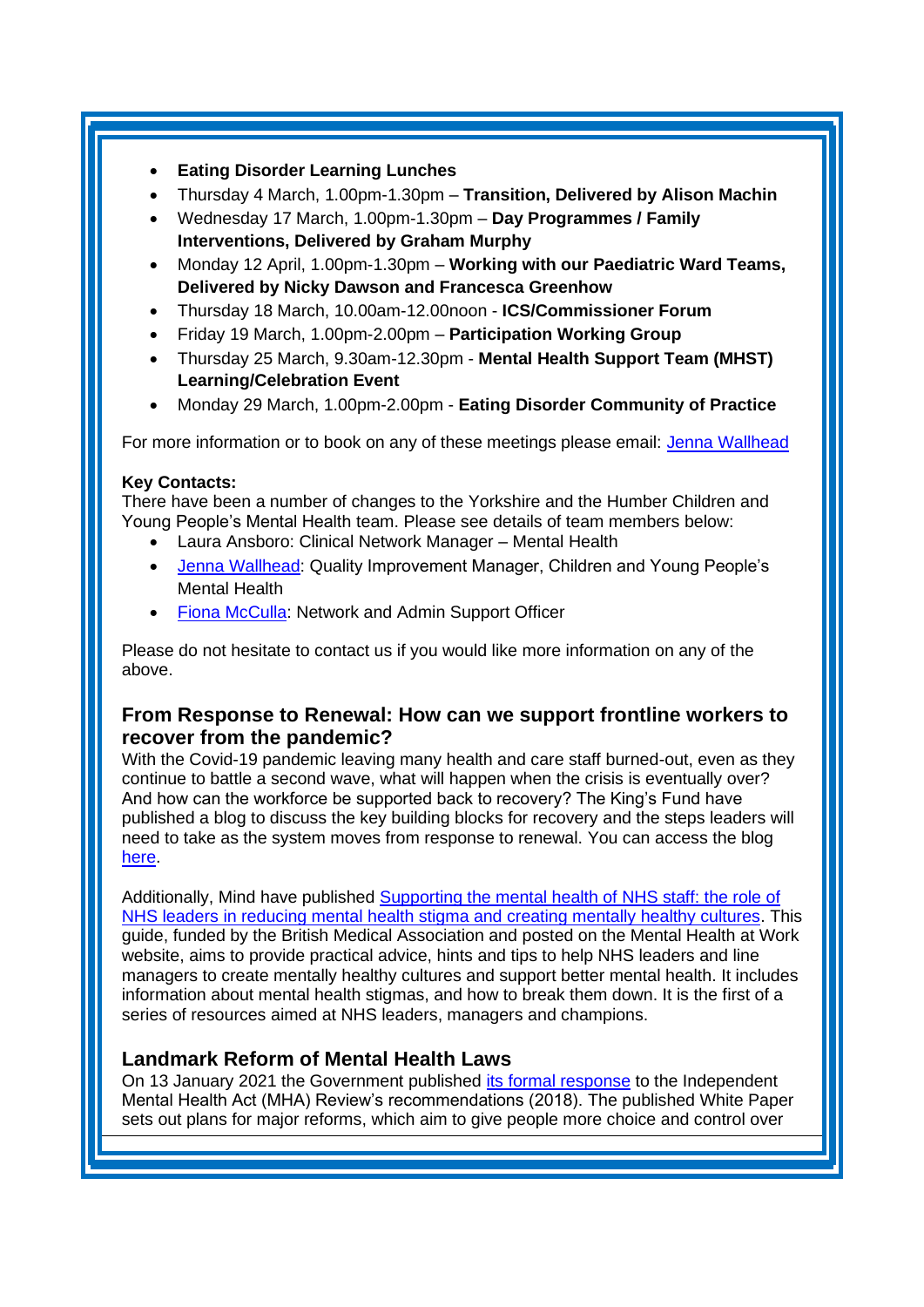their treatment and tackle longstanding health inequalities, including the disproportionate use of the MHA to detain people from Black, Asian and minority ethnic (BAME) communities.

Key legislative reforms include:

- Revised detention criteria to ensure that, in the future, detention only takes place when it is absolutely appropriate;
- Increased safeguards for detained patients, including increased access to advocacy, Mental Health Tribunals, and a new legal framework for patient consent and refusal of medical treatment;
- Introduction of statutory care and treatment plans and a new statutory role, known as the nominated person, who the patient can personally select to represent them; and
- Revising the MHA to be clearer that someone with autism or a learning disability cannot be detained under the MHA unless it is to be assessed and treated for a co-occurring mental health need.

The proposals are now under public consultation for 3 months and more information on the consultation can be found [here.](https://www.gov.uk/government/consultations/reforming-the-mental-health-act/reforming-the-mental-health-act)

# <span id="page-3-0"></span>**Launch of Resource Hub for Women Planning a Pregnancy with Severe Mental Illness**

Tommy's, Kings College London, NHS England and Public Health England have launched new support resources for women who are managing a severe mental illness (SMI) and are planning a pregnancy. The resources are intended to help women with SMI make informed decisions around when to get pregnant, what to watch out for and how to treat their condition during and after pregnancy.

The resources include a new [online information and support hub](https://eur01.safelinks.protection.outlook.com/?url=http%3A%2F%2Fwww.tommys.org%2Fplanning-a-pregnancy-and-mental-illness&data=04%7C01%7CLaura.Hodgson%40phe.gov.uk%7C678fc8774cec42a8b8a708d8d1b281e1%7Cee4e14994a354b2ead475f3cf9de8666%7C0%7C0%7C637489911911319665%7CUnknown%7CTWFpbGZsb3d8eyJWIjoiMC4wLjAwMDAiLCJQIjoiV2luMzIiLCJBTiI6Ik1haWwiLCJXVCI6Mn0%3D%7C1000&sdata=VSL5erfDM54cBE45zlsflh%2FlmvH8eFrZGUHa1a3eC4A%3D&reserved=0) for anyone with SMI planning a pregnancy, as well as practical [guidance for the frontline healthcare](https://eur01.safelinks.protection.outlook.com/?url=https%3A%2F%2Fwww.tommys.org%2Fpregnancyhub%2Fhealth-professionals%2Ffree-pregnancy-resources%2Fguide-delivering-preconception-care&data=04%7C01%7CLaura.Hodgson%40phe.gov.uk%7C678fc8774cec42a8b8a708d8d1b281e1%7Cee4e14994a354b2ead475f3cf9de8666%7C0%7C0%7C637489911911324649%7CUnknown%7CTWFpbGZsb3d8eyJWIjoiMC4wLjAwMDAiLCJQIjoiV2luMzIiLCJBTiI6Ik1haWwiLCJXVCI6Mn0%3D%7C1000&sdata=iumtKDQ8udHsxWi%2BS4iiN5v5yLnUxmYnUJhS0i2r83M%3D&reserved=0)  [professionals](https://eur01.safelinks.protection.outlook.com/?url=https%3A%2F%2Fwww.tommys.org%2Fpregnancyhub%2Fhealth-professionals%2Ffree-pregnancy-resources%2Fguide-delivering-preconception-care&data=04%7C01%7CLaura.Hodgson%40phe.gov.uk%7C678fc8774cec42a8b8a708d8d1b281e1%7Cee4e14994a354b2ead475f3cf9de8666%7C0%7C0%7C637489911911324649%7CUnknown%7CTWFpbGZsb3d8eyJWIjoiMC4wLjAwMDAiLCJQIjoiV2luMzIiLCJBTiI6Ik1haWwiLCJXVCI6Mn0%3D%7C1000&sdata=iumtKDQ8udHsxWi%2BS4iiN5v5yLnUxmYnUJhS0i2r83M%3D&reserved=0) who support them. The **[Planning for Pregnancy tool](https://eur01.safelinks.protection.outlook.com/?url=http%3A%2F%2Fwww.tommys.org%2Fplanningforpregnancy&data=04%7C01%7CLaura.Hodgson%40phe.gov.uk%7C678fc8774cec42a8b8a708d8d1b281e1%7Cee4e14994a354b2ead475f3cf9de8666%7C0%7C0%7C637489911911329623%7CUnknown%7CTWFpbGZsb3d8eyJWIjoiMC4wLjAwMDAiLCJQIjoiV2luMzIiLCJBTiI6Ik1haWwiLCJXVCI6Mn0%3D%7C1000&sdata=8rdmlf%2FN2ngwX%2BVvv7DZH1MwgElVYhsrYrQdxjZZjm8%3D&reserved=0) has also been** updated so that users with severe mental illness get specific tailored advice and a Top Tips animation has also been

produced: [https://www.youtube.com/watch?v=DbF7lEhoCwc&feature=emb\\_logo](https://eur01.safelinks.protection.outlook.com/?url=https%3A%2F%2Fwww.youtube.com%2Fwatch%3Fv%3DDbF7lEhoCwc%26feature%3Demb_logo&data=04%7C01%7CLaura.Hodgson%40phe.gov.uk%7C678fc8774cec42a8b8a708d8d1b281e1%7Cee4e14994a354b2ead475f3cf9de8666%7C0%7C0%7C637489911911334603%7CUnknown%7CTWFpbGZsb3d8eyJWIjoiMC4wLjAwMDAiLCJQIjoiV2luMzIiLCJBTiI6Ik1haWwiLCJXVCI6Mn0%3D%7C1000&sdata=kGYQe3mwEij3Qg%2BpOjkDR0ddz6YzymCAQ%2BwCRXnqgSs%3D&reserved=0)

### <span id="page-3-1"></span>**Meeting the Mental Health Investment Standard**

NHS England and NHS Improvement would like to draw the attention of CCGs to this [briefing,](https://www.england.nhs.uk/publication/assurance-engagement-of-the-mental-health-investment-standard-briefing-for-clinical-commissioning-groups/) which outlines how the validation process should be commissioned and carried out for their 2019/20 year-end position on meeting the Mental Health Investment Standard.

### <span id="page-3-2"></span>**Remote Mental Health Act Assessments Update**

Following a recent case brought by Devon Partnership NHS Trusts, the Court has ruled that the physical attendance of the AMHP and doctors is required when assessing a person for detention under Sections 11 and 12 of the Mental Health Act.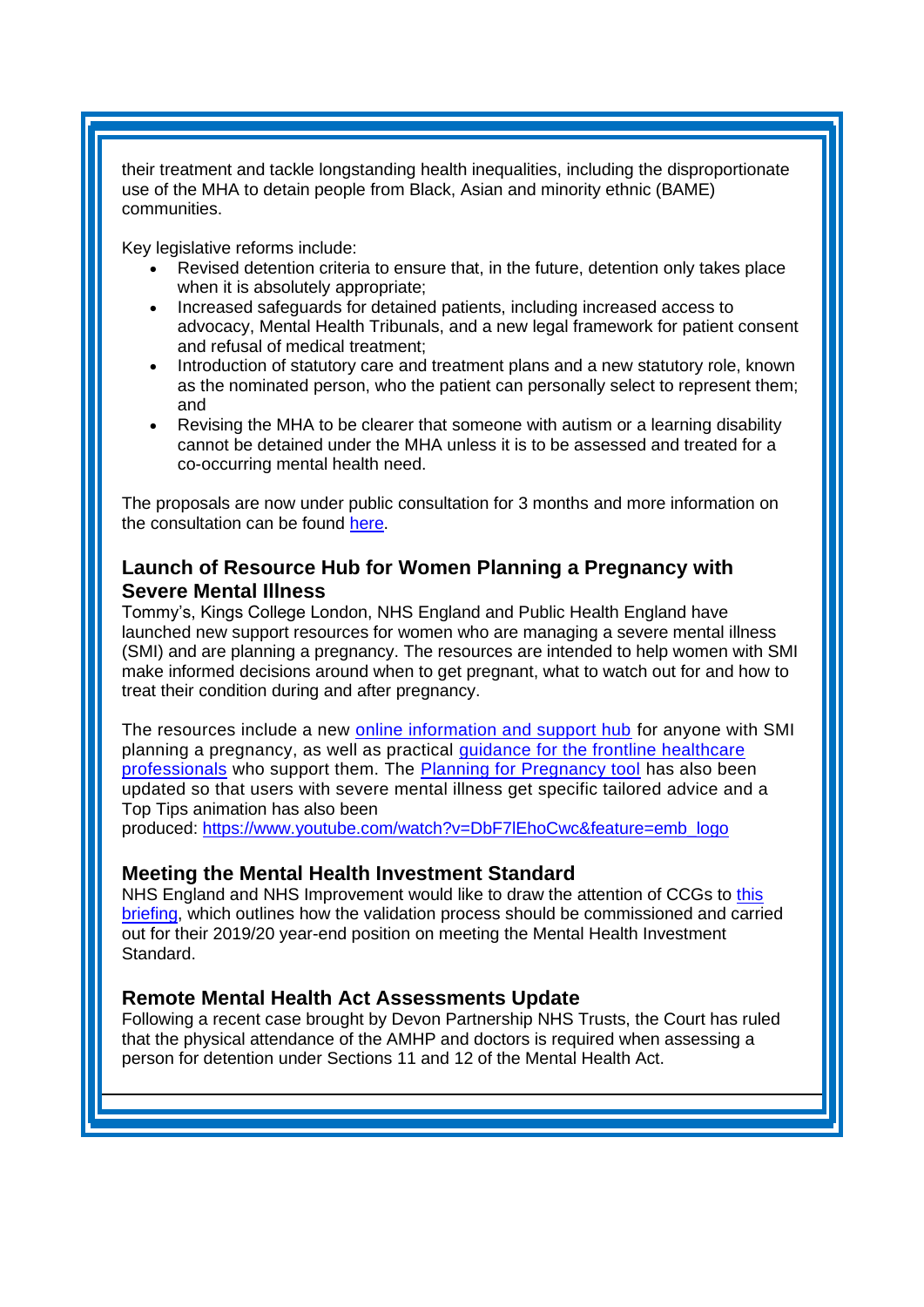NHS England and NHS Improvement have issued a statement setting out their view on the implications of the ruling and the actions Trusts and councils should take. This has been agreed with DHSC and ADASS and can be accessed [here.](https://www.england.nhs.uk/coronavirus/wp-content/uploads/sites/52/2020/04/B0421_Letter-from-Claire-Murdoch-re-Courts-ruling-on-remote-MHA-assessments_040221.pdf)

#### <span id="page-4-0"></span>**Samaritans Handbook for Men's Wellbeing Services 2021**

The Samaritans has published a new handbook for community based wellbeing groups targeting men called Engaging men earlier: a guide to service design. You can read more and download the handbook on the Samaritans website [here.](https://www.samaritans.org/about-samaritans/research-policy/middle-aged-men-suicide/engaging-men-earlier/)

The Samaritans have highlighted that from their previous research it is crucial to reach men who are struggling early, to prevent them reaching a crisis point. Wellbeing initiatives, like men's sheds, art groups or walking clubs, have an important role to play in this by providing men with meaningful social connections and a sense of purpose. This handbook and its principles can support people who commission, design and run groups so that they can better appeal to and engage men.

### **National Mental Health Intelligence Network Profiling Tools**

The National Mental Health Intelligence Network (NMHIN) have refreshed the recently published [mental health and wellbeing surveillance report,](https://lnks.gd/l/eyJhbGciOiJIUzI1NiJ9.eyJidWxsZXRpbl9saW5rX2lkIjoxMDAsInVyaSI6ImJwMjpjbGljayIsImJ1bGxldGluX2lkIjoiMjAyMTAyMTEuMzUwMzc2NjEiLCJ1cmwiOiJodHRwczovL2V1cjAxLnNhZmVsaW5rcy5wcm90ZWN0aW9uLm91dGxvb2suY29tLz91cmw9aHR0cHMlM0ElMkYlMkZ3d3cuZ292LnVrJTJGZ292ZXJubWVudCUyRnB1YmxpY2F0aW9ucyUyRmNvdmlkLTE5LW1lbnRhbC1oZWFsdGgtYW5kLXdlbGxiZWluZy1zdXJ2ZWlsbGFuY2UtcmVwb3J0JmRhdGE9MDQlN0MwMSU3Q1N1ZS5Gb3N0ZXIlNDBwaGUuZ292LnVrJTdDYjUzYmEyYzA4OWIzNDg5ZTE1NDcwOGQ4YzgyYTgyZWQlN0NlZTRlMTQ5OTRhMzU0YjJlYWQ0NzVmM2NmOWRlODY2NiU3QzAlN0MwJTdDNjM3NDc5NDMyMTk2NDM4NTc4JTdDVW5rbm93biU3Q1RXRnBiR1pzYjNkOGV5SldJam9pTUM0d0xqQXdNREFpTENKUUlqb2lWMmx1TXpJaUxDSkJUaUk2SWsxaGFXd2lMQ0pYVkNJNk1uMCUzRCU3QzEwMDAmc2RhdGE9aVNJUUczRkE4ZlM5ZVBGNEwwJTJCZ2tFOGhtcWZORjI0anlIc3U1R2IlMkZveG8lM0QmcmVzZXJ2ZWQ9MCJ9.A4SoaGnCv0GvSagT8kHdy9e4bZmqS4XzNnLRYZDmxGE/s/667909266/br/97444787980-l) with information up to November. It includes a Spotlight on people with [pre-existing mental health](https://lnks.gd/l/eyJhbGciOiJIUzI1NiJ9.eyJidWxsZXRpbl9saW5rX2lkIjoxMDEsInVyaSI6ImJwMjpjbGljayIsImJ1bGxldGluX2lkIjoiMjAyMTAyMTEuMzUwMzc2NjEiLCJ1cmwiOiJodHRwczovL3d3dy5nb3YudWsvZ292ZXJubWVudC9wdWJsaWNhdGlvbnMvY292aWQtMTktbWVudGFsLWhlYWx0aC1hbmQtd2VsbGJlaW5nLXN1cnZlaWxsYW5jZS1zcG90bGlnaHRzL3ByZS1leGlzdGluZy1tZW50YWwtaGVhbHRoLWNvbmRpdGlvbnMtc3BvdGxpZ2h0In0.UFgt47GrdYscluMbeqkK2-ceHo74DHeILpfQbPtmE6A/s/667909266/br/97444787980-l)  [conditions.](https://lnks.gd/l/eyJhbGciOiJIUzI1NiJ9.eyJidWxsZXRpbl9saW5rX2lkIjoxMDEsInVyaSI6ImJwMjpjbGljayIsImJ1bGxldGluX2lkIjoiMjAyMTAyMTEuMzUwMzc2NjEiLCJ1cmwiOiJodHRwczovL3d3dy5nb3YudWsvZ292ZXJubWVudC9wdWJsaWNhdGlvbnMvY292aWQtMTktbWVudGFsLWhlYWx0aC1hbmQtd2VsbGJlaW5nLXN1cnZlaWxsYW5jZS1zcG90bGlnaHRzL3ByZS1leGlzdGluZy1tZW50YWwtaGVhbHRoLWNvbmRpdGlvbnMtc3BvdGxpZ2h0In0.UFgt47GrdYscluMbeqkK2-ceHo74DHeILpfQbPtmE6A/s/667909266/br/97444787980-l) The next update will be at the end of February with a new Spotlight on employment and income.

The National Mental Health Intelligence Network (NMHIN) has also been conducting further developments on their suite of mental health profiling tools.

Click on the links below to access the updates:

- [Common Mental Health Disorders](http://links.govdelivery.com/track?type=click&enid=ZWFzPTEmbXNpZD0mYXVpZD0mbWFpbGluZ2lkPTIwMTcxMjA1LjgxOTE2MDgxJm1lc3NhZ2VpZD1NREItUFJELUJVTC0yMDE3MTIwNS44MTkxNjA4MSZkYXRhYmFzZWlkPTEwMDEmc2VyaWFsPTE2OTcwMTE4JmVtYWlsaWQ9c2FyYWguYm91bEBuaHMubmV0JnVzZXJpZD1zYXJhaC5ib3VsQG5ocy5uZXQmdGFyZ2V0aWQ9JmZsPSZleHRyYT1NdWx0aXZhcmlhdGVJZD0mJiY=&&&104&&&https://fingertips.phe.org.uk/profile-group/mental-health/profile/common-mental-disorders)
- **[Crisis Care](http://links.govdelivery.com/track?type=click&enid=ZWFzPTEmbXNpZD0mYXVpZD0mbWFpbGluZ2lkPTIwMTcxMjA1LjgxOTE2MDgxJm1lc3NhZ2VpZD1NREItUFJELUJVTC0yMDE3MTIwNS44MTkxNjA4MSZkYXRhYmFzZWlkPTEwMDEmc2VyaWFsPTE2OTcwMTE4JmVtYWlsaWQ9c2FyYWguYm91bEBuaHMubmV0JnVzZXJpZD1zYXJhaC5ib3VsQG5ocy5uZXQmdGFyZ2V0aWQ9JmZsPSZleHRyYT1NdWx0aXZhcmlhdGVJZD0mJiY=&&&105&&&https://fingertips.phe.org.uk/profile-group/mental-health/profile/crisis-care)**
- Mental Health [and Wellbeing JSNA Profile](http://links.govdelivery.com/track?type=click&enid=ZWFzPTEmbXNpZD0mYXVpZD0mbWFpbGluZ2lkPTIwMTcxMjA1LjgxOTE2MDgxJm1lc3NhZ2VpZD1NREItUFJELUJVTC0yMDE3MTIwNS44MTkxNjA4MSZkYXRhYmFzZWlkPTEwMDEmc2VyaWFsPTE2OTcwMTE4JmVtYWlsaWQ9c2FyYWguYm91bEBuaHMubmV0JnVzZXJpZD1zYXJhaC5ib3VsQG5ocy5uZXQmdGFyZ2V0aWQ9JmZsPSZleHRyYT1NdWx0aXZhcmlhdGVJZD0mJiY=&&&106&&&https://fingertips.phe.org.uk/profile-group/mental-health/profile/mh-jsna)
- **[Severe Mental](http://links.govdelivery.com/track?type=click&enid=ZWFzPTEmbXNpZD0mYXVpZD0mbWFpbGluZ2lkPTIwMTcxMjA1LjgxOTE2MDgxJm1lc3NhZ2VpZD1NREItUFJELUJVTC0yMDE3MTIwNS44MTkxNjA4MSZkYXRhYmFzZWlkPTEwMDEmc2VyaWFsPTE2OTcwMTE4JmVtYWlsaWQ9c2FyYWguYm91bEBuaHMubmV0JnVzZXJpZD1zYXJhaC5ib3VsQG5ocy5uZXQmdGFyZ2V0aWQ9JmZsPSZleHRyYT1NdWx0aXZhcmlhdGVJZD0mJiY=&&&108&&&https://fingertips.phe.org.uk/profile-group/mental-health/profile/severe-mental-illness) Illness**
- [Suicide Prevention Profile](http://links.govdelivery.com/track?type=click&enid=ZWFzPTEmbXNpZD0mYXVpZD0mbWFpbGluZ2lkPTIwMTgwNjA1LjkwNzEwNzExJm1lc3NhZ2VpZD1NREItUFJELUJVTC0yMDE4MDYwNS45MDcxMDcxMSZkYXRhYmFzZWlkPTEwMDEmc2VyaWFsPTE3MDEzODU4JmVtYWlsaWQ9c2FyYWguYm91bEBuaHMubmV0JnVzZXJpZD1zYXJhaC5ib3VsQG5ocy5uZXQmdGFyZ2V0aWQ9JmZsPSZleHRyYT1NdWx0aXZhcmlhdGVJZD0mJiY=&&&104&&&https://fingertips.phe.org.uk/profile-group/mental-health/profile/suicide)

To receive updates directly from NMHIN visit the [PHE subscriptions page](http://links.govdelivery.com/track?type=click&enid=ZWFzPTEmbXNpZD0mYXVpZD0mbWFpbGluZ2lkPTIwMTgwMjA3Ljg0OTY1MzgxJm1lc3NhZ2VpZD1NREItUFJELUJVTC0yMDE4MDIwNy44NDk2NTM4MSZkYXRhYmFzZWlkPTEwMDEmc2VyaWFsPTE2OTgzNDk5JmVtYWlsaWQ9c2FyYWguYm91bEBuaHMubmV0JnVzZXJpZD1zYXJhaC5ib3VsQG5ocy5uZXQmdGFyZ2V0aWQ9JmZsPSZleHRyYT1NdWx0aXZhcmlhdGVJZD0mJiY=&&&107&&&https://public.govdelivery.com/accounts/UKHPA/subscribers/new?preferences=true) and select 'Mental Health Dementia and Neurology'.

### <span id="page-4-1"></span>**NICE Consultations and Shared Learning**

NICE have recently published the following shared learning:

• [An A&E Self-harm Follow Up by Compassionate Care Call \(Pilot\)](https://www.nice.org.uk/sharedlearning/an-a-e-self-harm-follow-up-by-compassionate-care-call-pilot)

This example describes a project to improve upon the quality of interventions for people presenting following an episode of self-harm/distress and reduce the risk of further selfharm across Sussex by providing a compassionate timely and effective brief follow-up response to adults and older adults who present at A&E where self-harm and suicide attempts are recorded and captured on the A&E dataset and supporting connections already made via A&E referrals and signposting according to the support plan agreed following psychosocial assessment.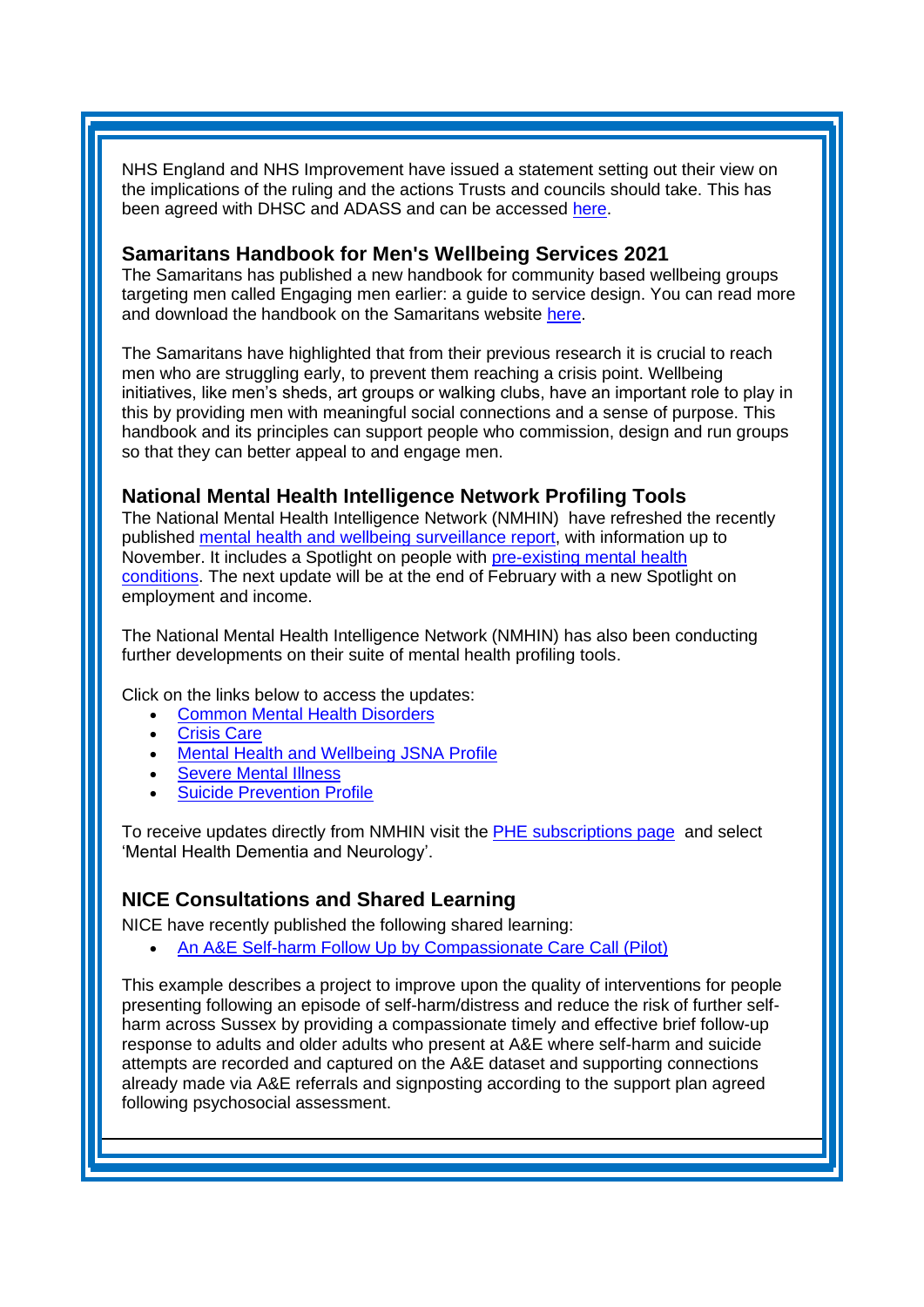# **National Institute for Health Research (NIHR) Alerts**

The latest series of alerts of recently published research by the NIHR contain information on:

- [Mindfulness can improve mental health and wellbeing in most cases](https://www.nihr.ac.uk/news/mindfulness-can-improve-mental-health-and-wellbeing-in-most-cases/26560)
- [Lockdown raised anxiety in people with anorexia and their carers, but online](https://evidence.nihr.ac.uk/alert/lockdown-raised-anxiety-in-anorexia-online-resources-helped/)  [resources helped](https://evidence.nihr.ac.uk/alert/lockdown-raised-anxiety-in-anorexia-online-resources-helped/)

Alerts are short, accessible summaries of health and care research which is funded or supported by NIHR. This is research which could influence practice and each Alert has a message for people commissioning, providing or receiving care.

# <span id="page-5-0"></span>**Mental Health Reports, Resources and Research**

The Children's Commissioner has published [The state of children's mental health services](https://www.childrenscommissioner.gov.uk/wp-content/uploads/2021/01/cco-the-state-of-childrens-mental-health-services-2020-21.pdf?utm_source=The%20King%27s%20Fund%20newsletters%20%28main%20account%29&utm_medium=email&utm_campaign=12122403_NEWSL_HMP%202021-01-29&dm_i=21A8,77TPF,FLWT3F,T9IDX,1)  [2020/21.](https://www.childrenscommissioner.gov.uk/wp-content/uploads/2021/01/cco-the-state-of-childrens-mental-health-services-2020-21.pdf?utm_source=The%20King%27s%20Fund%20newsletters%20%28main%20account%29&utm_medium=email&utm_campaign=12122403_NEWSL_HMP%202021-01-29&dm_i=21A8,77TPF,FLWT3F,T9IDX,1) This report examines the progress that has been made over the past five years as well as looking at the impact the COVID crisis has had on children's mental health. It finds that while there has been an expansion of children's mental health services over the past four years, services are still nowhere near meeting the needs of many hundreds of thousands of children.

The Department of Health and Social Care have published an [Impact assessment of the](https://assets.publishing.service.gov.uk/government/uploads/system/uploads/attachment_data/file/956863/Impact-assessment-of-the-MCAA-final.pdf?utm_source=The%20King%27s%20Fund%20newsletters%20%28main%20account%29&utm_medium=email&utm_campaign=12129739_NEWSL_HMP%202021-02-02&dm_i=21A8,77ZD7,FLWT3F,T9TBH,1)  [Mental Capacity \(Amendment\) Act 2019.](https://assets.publishing.service.gov.uk/government/uploads/system/uploads/attachment_data/file/956863/Impact-assessment-of-the-MCAA-final.pdf?utm_source=The%20King%27s%20Fund%20newsletters%20%28main%20account%29&utm_medium=email&utm_campaign=12129739_NEWSL_HMP%202021-02-02&dm_i=21A8,77ZD7,FLWT3F,T9TBH,1) This impact assessment is an updated assessment of the Mental Capacity (Amendment) Act 2019. It provides an assessment of Deprivation of Liberty Safeguards at present and fully funded, as well as for Liberty Protection Safeguards as set out in the Act.

The Education Policy Institute has published [Young people's mental and emotional](https://epi.org.uk/wp-content/uploads/2021/01/EPI-PT_Young-people%E2%80%99s-wellbeing_Jan2021.pdf?utm_source=The%20King%27s%20Fund%20newsletters%20%28main%20account%29&utm_medium=email&utm_campaign=12122403_NEWSL_HMP%202021-01-29&dm_i=21A8,77TPF,FLWT3F,T97P0,1)  [health: trajectories and drivers in childhood and adolescence.](https://epi.org.uk/wp-content/uploads/2021/01/EPI-PT_Young-people%E2%80%99s-wellbeing_Jan2021.pdf?utm_source=The%20King%27s%20Fund%20newsletters%20%28main%20account%29&utm_medium=email&utm_campaign=12122403_NEWSL_HMP%202021-01-29&dm_i=21A8,77TPF,FLWT3F,T97P0,1) Based on data from the Millennium Cohort Study, this report reveals insights into the determinants of young people's wellbeing, including how it is affected by their relationships, background, and use of social media. The study examines the personal experiences of young people in England, at age 11, 14 and 17. The research shows that while the wellbeing of all young people declines by the end of their teenage years, there is a strong gender divide within this: girls see far lower levels of wellbeing and self-esteem than boys – driven by a sharp fall of both during mid-adolescence.

The Journal of Affective Disorders has published a [study](https://www.sciencedirect.com/science/article/pii/S0165032721000288) used well-established monitoring systems to investigate self-harm presentations in hospital. The study found during the 12 weeks following the introduction of lockdown measures there was a reduction in the number of self-harm presentations to hospital. Reasons for the decrease could reflect a reluctance to attend A&E, people seeking help elsewhere or, for some, the protective effect of lockdown.

The National Survivor User Network has published [What do user-led groups need?](https://www.nsun.org.uk/Handlers/Download.ashx?IDMF=07298c4c-3c0e-43c6-bfdd-633086112166&utm_source=The%20King%27s%20Fund%20newsletters%20%28main%20account%29&utm_medium=email&utm_campaign=12093921_NEWSL_HWB_2021_01_25&dm_i=21A8,777Q9,FLWT3F,T6CNA,1) This report is the result of 19 interviews commissioned by the National Survivor User Network (NSUN) with community organisations and groups using lived experience to deliver mental health support in England. The research looked to understand what challenges user-led mental health organisations face and to explore what might help user-led organisations delivering mental health support to meet their aims and sustain and develop their activities.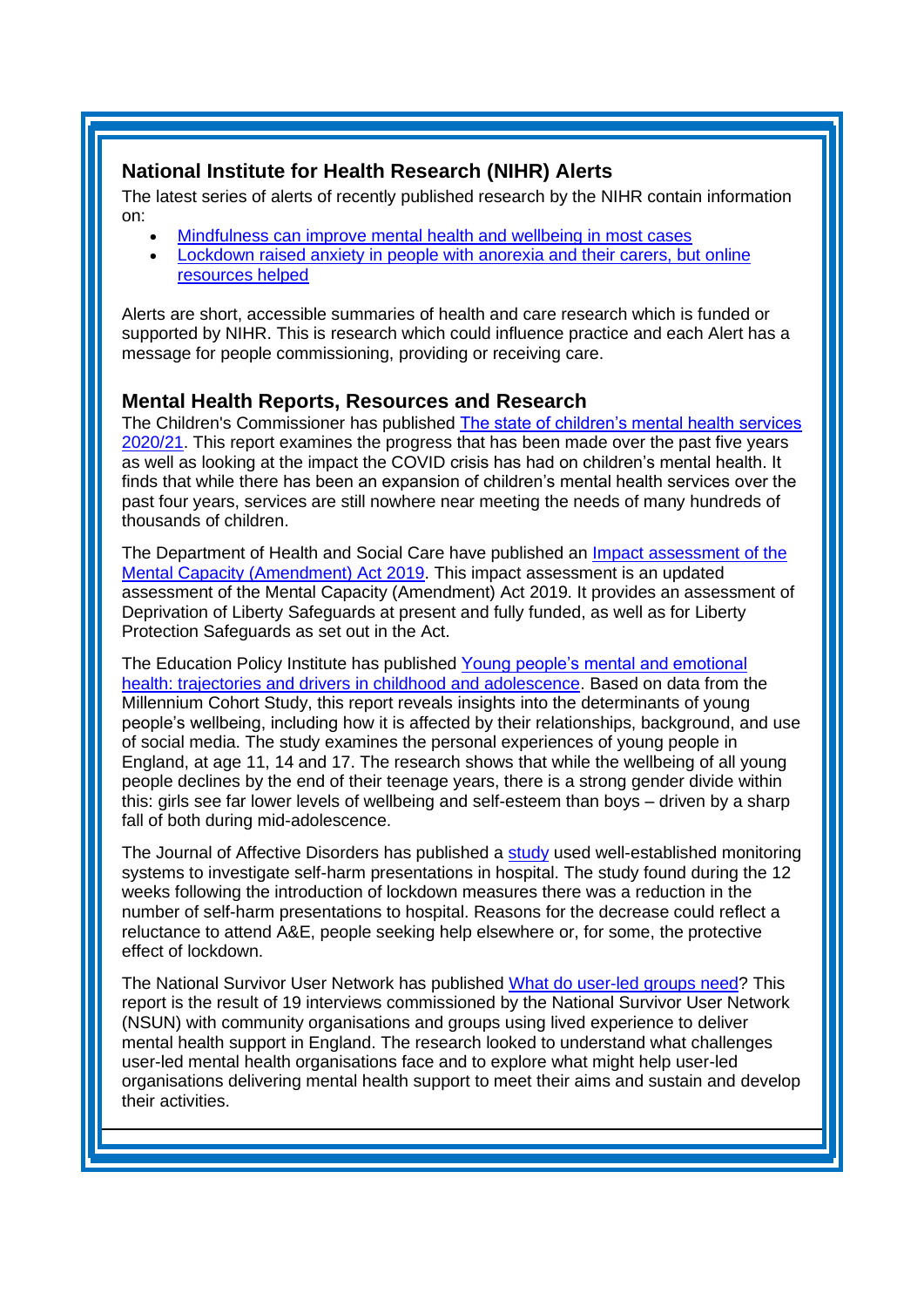The NHS Confederation Mental Health Network have published [Working together to](https://www.nhsconfed.org/-/media/Confederation/Files/Publications/Documents/Working-together-to-improve-patient-care.pdf?utm_source=The%20King%27s%20Fund%20newsletters%20%28main%20account%29&utm_medium=email&utm_campaign=12156420_NEWSL_HMP%202021-02-12&dm_i=21A8,78JYC,FLWT3F,TCNR5,1)  [improve patient care: how PCNs are working in partnership to support people's mental](https://www.nhsconfed.org/-/media/Confederation/Files/Publications/Documents/Working-together-to-improve-patient-care.pdf?utm_source=The%20King%27s%20Fund%20newsletters%20%28main%20account%29&utm_medium=email&utm_campaign=12156420_NEWSL_HMP%202021-02-12&dm_i=21A8,78JYC,FLWT3F,TCNR5,1)  [health.](https://www.nhsconfed.org/-/media/Confederation/Files/Publications/Documents/Working-together-to-improve-patient-care.pdf?utm_source=The%20King%27s%20Fund%20newsletters%20%28main%20account%29&utm_medium=email&utm_campaign=12156420_NEWSL_HMP%202021-02-12&dm_i=21A8,78JYC,FLWT3F,TCNR5,1) Mental health disorders are one of the common causes of morbidity in England and primary care plays a key role in supporting patients' mental health and wellbeing, so it has become a priority for many primary care networks (PCNs). This briefing provides examples of three models of partnership working that are currently under way in primary care to support mental health at place level.

NHS England and NHS Improvement has issued [guidance](https://www.england.nhs.uk/coronavirus/wp-content/uploads/sites/52/2020/03/C0590-Patient-carer-and-family-engagement-and-communication-during-the-coronavirus-COVID-19-pandemic.pdf) to help commissioners and providers identify potential equality impacts of the COVID-19 pandemic on people with mental health needs and a learning disability and / or autism. It is acknowledged that these people, when contracting COVID-19, may require reasonable adjustments. Moreover, communicating effectively and engaging patients, families and carers is more important than ever during this time of uncertainty.

NHS England and NHS Improvement has also published [new guidance](https://www.england.nhs.uk/publication/monitoring-the-quality-of-care-and-safety-for-people-with-a-learning-disability-and-or-people-who-are-autistic-in-inpatient-care/) to support best practice in commissioner oversight visits and the quality oversight of CCG-commissioned inpatient care for people with a learning disability and/or autism. These publications include minimum expectations for this work during COVID-19.

The Resolution foundation has published a briefing on [Pandemic Pressures.](https://www.resolutionfoundation.org/app/uploads/2021/01/Pandemic-pressures.pdf?utm_source=The%20King%27s%20Fund%20newsletters%20%28main%20account%29&utm_medium=email&utm_campaign=12093921_NEWSL_HWB_2021_01_25&dm_i=21A8,777Q9,FLWT3F,T69XG,1) This note explores why so many low-income families report spending more, not less, since Covid-19 gripped the nation in spring 2020. It brings together the findings from two online surveys of a representative sample of working-age adults in the UK fielded by the Resolution Foundation in May and September 2020, and a number of vivid accounts from parents and carers themselves, drawn from the ongoing COVID Realities participatory research programme. The report highlights how increased financial worries amplify the negative impact of the pandemic on the mental health of parents and carers on a low income.

The Women and Equalities Committee has published [Unequal impact? Coronavirus,](https://committees.parliament.uk/publications/4407/documents/44588/default/?utm_source=The%20King%27s%20Fund%20newsletters%20%28main%20account%29&utm_medium=email&utm_campaign=12113491_NEWSL_HMP%202021-01-26&dm_i=21A8,77MTV,FLWT3F,T8N86,1)  [disability and access to services: government response.](https://committees.parliament.uk/publications/4407/documents/44588/default/?utm_source=The%20King%27s%20Fund%20newsletters%20%28main%20account%29&utm_medium=email&utm_campaign=12113491_NEWSL_HMP%202021-01-26&dm_i=21A8,77MTV,FLWT3F,T8N86,1) This is the government's response to the Women and Equalities Committee's interim report on temporary provisions in the Coronavirus Act and the use of these for disabled people. The response states that it has taken several actions to achieve an appropriate balance between responding to the pandemic and ensuring that disabled people have access to the services they need. These relate to Care Act Easements, removing Mental Health Act provisions from the Coronavirus Act and deciding not to renew the modification notice regarding education, health and care assessments.

The Work Foundation have published [Downturn In Workers' Mental And Financial](https://www.lancaster.ac.uk/media/lancaster-university/content-assets/documents/lums/work-foundation/reports/7090-LUni-WorkFoundation-MentalHealthv4.pdf)  [Wellbeing During Covid-19: Hardest Hit Are Those That Can Least Afford It.](https://www.lancaster.ac.uk/media/lancaster-university/content-assets/documents/lums/work-foundation/reports/7090-LUni-WorkFoundation-MentalHealthv4.pdf) The COVID-19 crisis has impacted almost all aspects of our lives to an unprecedented extent. With large numbers of workers furloughed, on reduced hours, or having lost their jobs, many are experiencing a fall in income in spring and summer 2020. This briefing explores the extent to which such falls in income are impacting mental wellbeing.

#### <span id="page-6-0"></span>**Mental Health Statistics**

The following statistics have recently been released please click on the links to review further:

• [Children and young people eating disorder collection: Q3 2020](https://kingsfundmail.org.uk/21A8-78JYC-FLWT3F-4CJE8Y-1/c.aspx)[–2](https://kingsfundmail.org.uk/21A8-78JYC-FLWT3F-4CGV71-1/c.aspx)1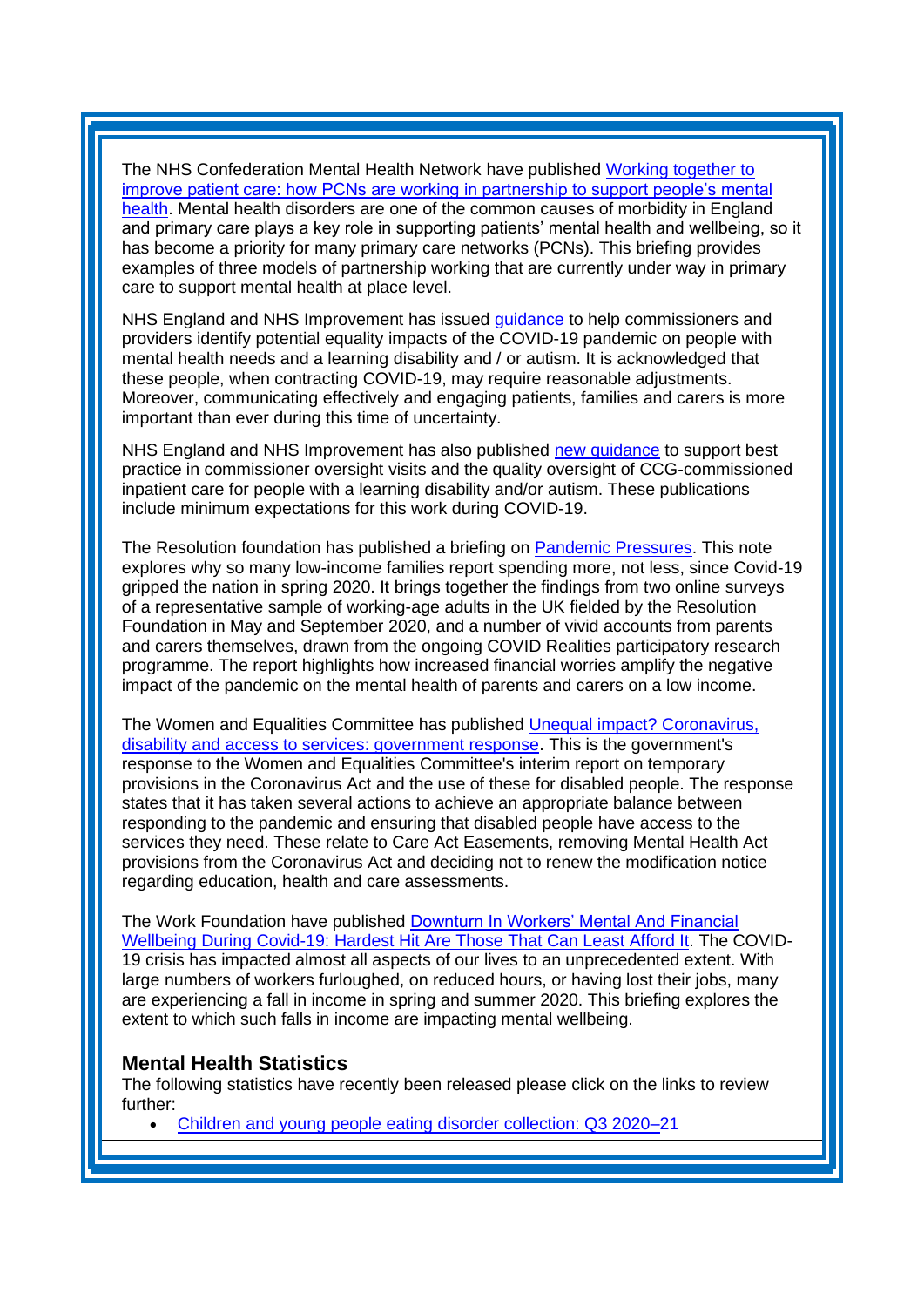- [Dementia profile: February 2021 update](https://kingsfundmail.org.uk/21A8-786RT-FLWT3F-4C8DY4-1/c.aspx)
- Emerging Evidence: Coronavirus and Children and Young People's Mental Health [Issue 5](https://www.ucl.ac.uk/evidence-based-practice-unit/sites/evidence-based-practice-unit/files/emerging_evidence_5_final.pdf)
- [Imperial College London: Covid-19 patient survey highlights prevalence of PTSD](https://kingsfundmail.org.uk/21A8-78JYC-FLWT3F-4CHN2D-1/c.aspx)  [symptoms](https://kingsfundmail.org.uk/21A8-78JYC-FLWT3F-4CHN2D-1/c.aspx)
- [Mental health bulletin: 2019-20 annual report](https://kingsfundmail.org.uk/21A8-77TPF-FLWT3F-4C0CBN-1/c.aspx)
- [Mental health services monthly statistics performance: November, provisional](https://kingsfundmail.org.uk/21A8-78JYC-FLWT3F-4CJ1TT-1/c.aspx)  [December 2020](https://kingsfundmail.org.uk/21A8-78JYC-FLWT3F-4CJ1TT-1/c.aspx)
- [Out of area placements in mental health services: November 2020](https://kingsfundmail.org.uk/21A8-78JYC-FLWT3F-4CJD09-1/c.aspx)
- [Psychological therapies: reports on the use of IAPT services, England November](https://kingsfundmail.org.uk/21A8-78JYC-FLWT3F-4CJD6Z-1/c.aspx)  [2020, final including a report on the IAPT Employment Advisers pilot](https://kingsfundmail.org.uk/21A8-78JYC-FLWT3F-4CJD6Z-1/c.aspx)
- [Physical health checks for people with serious mental illness: Q3 2020](https://kingsfundmail.org.uk/21A8-78JYC-FLWT3F-4CJE8V-1/c.aspx)[–2](https://kingsfundmail.org.uk/21A8-78JYC-FLWT3F-4CGV71-1/c.aspx)1

# <span id="page-7-0"></span>**Dates for your Diary**

**Yorkshire and the Humber Mental Health Network Events:**

- Wednesday 24 February 2021, 10:00-12:30, **Yorkshire and the Humber IAPT Providers' Network**, MS Teams. To book your place email [Sarah Boul.](mailto:sarah.boul@nhs.net)
- Thursday 4 March 2021, 10:00-12:00, **Yorkshire and the Humber Liaison Mental Health Network**, MS Teams. To book your place email [Sarah Boul.](mailto:sarah.boul@nhs.net)

### **Other Events:**

- Wednesday 24 February 2021, 09:00-17:00, **Working with Children and Young People's Anxiety, Depression and Traumatic Symptoms**, Online Event. To book your place click [here.](https://www.healthcareconferencesuk.co.uk/conferences-masterclasses/cyp-depression-modular-approach?utm_medium=email&utm_source=HCUKkt&utm_campaign=CYPDep0221) NB: There is a cost to attend this event.
- Monday 1 Wednesday 3 March, **Emerging Minds - [Youth Mental Health and](https://emergingminds.org.uk/wp-content/uploads/2020/12/Conference-poster.pdf)  [Covid-19: What Do We Know and What Should We Do](https://emergingminds.org.uk/wp-content/uploads/2020/12/Conference-poster.pdf)**, Free online conference. For details of how to book [click here.](https://zoom.us/webinar/register/WN_l1Ta6NdITQKSgGZzF6KwMw)
- Thursday 4 March 2021, 10:00-11:15, **Engaging the whole system in preventing and promoting better mental health during COVID-19 and beyond**, Online Event. To book your place click [here.](https://www.eventbrite.co.uk/e/whole-systems-to-prevent-and-promote-mental-health-during-covid-19-tickets-141167356363)
- Wednesday 24 March 2021, 09:00-17:00, **Eating Disorders Summit 2021: Improving Access, Treatment & Recovery Outcomes**, Online Event. To book your place click [here.](https://www.healthcareconferencesuk.co.uk/conferences-masterclasses/eating-disorders?utm_medium=email&utm_source=HCUKNM&utm_campaign=ED240321) NB: There is a cost to attend this event.
- Thursday 15 April 2021, 08:30-16:15, **Learning Disabilities and Autism: Equality and Empowerment**, The Studio, Manchester. To book your place click [here.](https://www.openforumevents.co.uk/events/2021/learning-disabilities-and-autism-equality-and-empowerment/?utm_source=LD+OC+30.10&utm_medium=email&utm_campaign=LD+2021+Wk+1) NB: There is a cost to attend this event.
- Tuesday 20 April 2021, 08:30-16:15, **Mental Health: Supporting NHS Workforce Resilience,** The Studio, Manchester. To book your place click [here.](https://www.openforumevents.co.uk/events/2021/mental-health-supporting-nhs-workforce-resilience/?utm_source=MHWF+2021+Wk+1+4+NHS+05.11&utm_medium=email&utm_campaign=MHWF+2021+Wk+1) NB: There is a cost to attend this event.